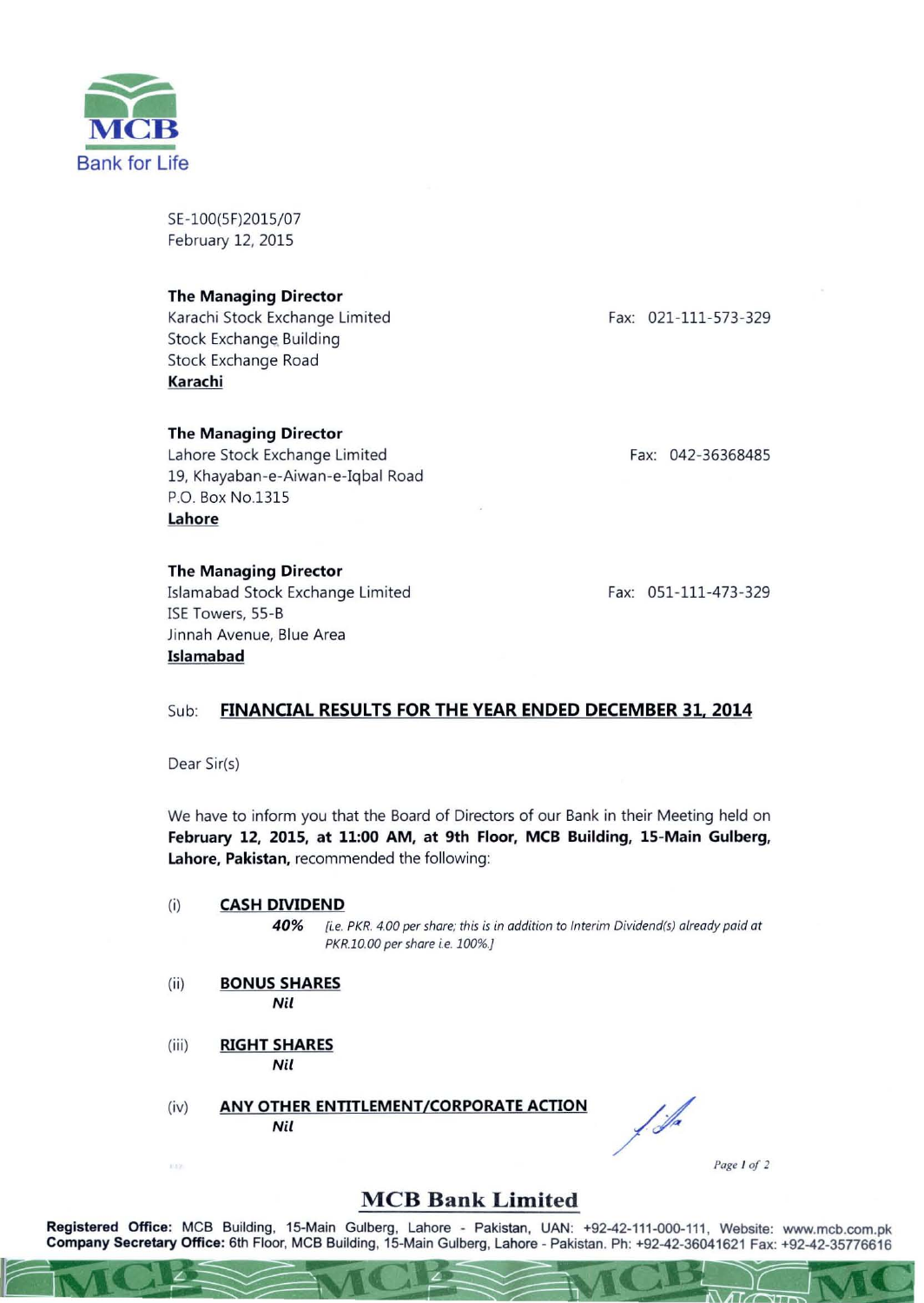

#### (v) **ANY OTHER PRICE-SENSITIVE INFORMATION**

*MCB Bank has received all the regulatory approvals both from Central Bank of UAE and State Bank of Pakistan* **to** *start Wholesale Banking Operation in UAE. We expect* **to** *commence formal banking operations from Dubai shortly.* 

The Financial Results approved by the Board of Directors of MCB Bank, are attached as *Annexure-A.* 

The Annual General Meeting of the Bank will be held on **March 27, 2015**, at 11:00 AM, at Pearl Continental Hotel, Shahrah-e-Quaid-e-Azam, Lahore, Pakistan.

The abovementioned entitlement will be paid to the shareholders whose names will appear in the Register of Members on March 17, 2015.

The Share Transfer Books of the Bank will be closed from March 18, 2015 to March 27, 2015 (both days inclusive). Transfers received at M/s THK Associates (Pvt.) Ltd., 2<sup>nd</sup> Floor, State Life Building-3, Dr. Ziauddin Ahmed Road, Karachi, at the close of business on March 17, 2015, will be treated in time for the purpose of above entitlement to the transferees.

We will be sending you 200 copies of printed accounts for distribution amongst the members of the Exchange 21 days before the date of AGM.

Yours truly

ours truly<br>/.s////./////

**Company Secretary** 

Encl: **As above** 

Cc: **London Stock Exchange** 

*Page 2 0f 2* 

# **MCB Bank Limited**

**Registered Office:** MCB Building, 15-Main Gulberg, Lahore - Pakistan, UAN: +92-42-111-000-111, Website: www.mcb.com.pk **Company Secretary Office:** 6th Floor, MCB Building, 15-Main Gulberg, Lahore - Pakistan. Ph: +92-42-36041621 Fax: +92-42-35776616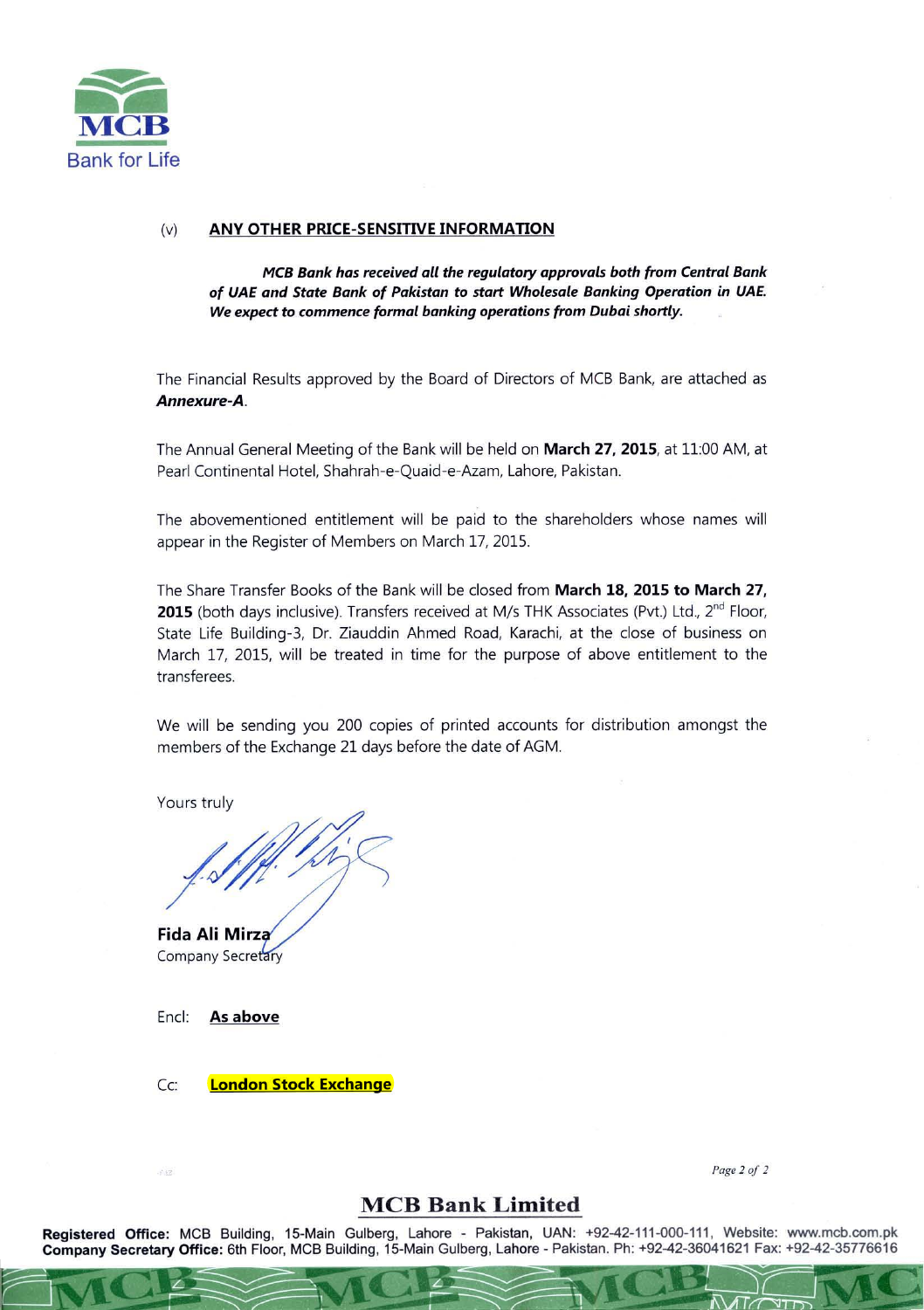## MCB BANK LIMITED & SUBSIDIARY COMPANIES

CONSOLIDATED PROFIT AND LOSS ACCOUNT RESULTS FOR THE YEAR ENDED DECEMBER 31 , 2014

 $\frac{1}{2}$ 

*Annexure A* 

 $\sim$ 

|                                                                                                                                                            | 2014                   | 2013                     |
|------------------------------------------------------------------------------------------------------------------------------------------------------------|------------------------|--------------------------|
|                                                                                                                                                            | (Rupees in thousand)   |                          |
|                                                                                                                                                            |                        |                          |
| Mark-up / return / interest earned                                                                                                                         | 77,411,189             | 65,186,388               |
| Mark-up / return / interest expensed                                                                                                                       | 33,770,144             | 27,219,433               |
| Net mark-up / interest income                                                                                                                              | 43,641,045             | 37,966,955               |
|                                                                                                                                                            |                        |                          |
| Provision / (reversal) for diminution in the value of investments - net                                                                                    | (355, 809)             | (6, 834)                 |
| Provision / (reversal) against loans and advances - net<br>Bad debts written off directly                                                                  | (1,093,745)<br>20      | (2,828,783)              |
|                                                                                                                                                            | (1, 449, 534)          | (2,835,617)              |
| Net mark-up / interest income after provisions                                                                                                             | 45,090,579             | 40,802,572               |
|                                                                                                                                                            |                        |                          |
| Non-mark-up / interest income                                                                                                                              |                        |                          |
| Fee, commission and brokerage income                                                                                                                       | 7,775,318              | 7,204,266                |
| Dividend income                                                                                                                                            | 729,708                | 714,207                  |
| Income from dealing in foreign currencies                                                                                                                  | 1,443,458              | 920,008                  |
| Gain on sale of securities - net                                                                                                                           | 2,206,577              | 2,165,381                |
| Unrealized gain / (loss) on revaluation of investments                                                                                                     |                        |                          |
| classified as held for trading<br>Other income                                                                                                             | 27,324                 | 21,787                   |
|                                                                                                                                                            | 1,570,088              | 450,879                  |
| Total non-mark-up / interest income                                                                                                                        | 13,752,473             | 11,476,528<br>52,279,100 |
| Non-mark-up / interest expenses                                                                                                                            | 58,843,052             |                          |
| Administrative expenses                                                                                                                                    | 21,014,641             | 19,099,222               |
| Other provision / (reversal) - net                                                                                                                         | 76,935                 | (52, 285)                |
| Other charges                                                                                                                                              | 979,225                | 928,954                  |
| Total non-mark-up / interest expenses                                                                                                                      | 22,070,801             | 19,975,891               |
| Share of profit of associates                                                                                                                              | 581,771                | 628,861                  |
| Extra ordinary / unusual item                                                                                                                              |                        |                          |
| <b>Profit before taxation</b>                                                                                                                              | 37,354,022             | 32,932,070               |
| Taxation - Current year                                                                                                                                    | 12,003,454             | 15,220,551               |
| - Prior years                                                                                                                                              | (1,074)                | (2, 137)                 |
| - Deferred                                                                                                                                                 | 529,658                | (4,318,658)              |
| Share of tax of associates                                                                                                                                 | 47,538                 | 82,173                   |
|                                                                                                                                                            | 12,579,576             | 10,981,929               |
| <b>Profit after taxation</b>                                                                                                                               | 24,774,446             | 21,950,141               |
| Profit attributable to minority interest                                                                                                                   | (118, 859)             | (75, 043)                |
| Profit attributable to ordinary share holders                                                                                                              | 24,655,587             | 21,875,098               |
| Retained earnings brought forward                                                                                                                          | 43,038,094             | 37,530,955               |
| Remeasurement of defined benefit plans - net of tax                                                                                                        | 139,500                | 49,373                   |
| Transfer from surplus on revaluation of fixed assets - net of tax                                                                                          | 47,941                 | 36,045                   |
|                                                                                                                                                            | 43,225,535             | 37,616,373               |
|                                                                                                                                                            | 67,881,122             | 59,491,471               |
| <b>APPROPRIATIONS:</b>                                                                                                                                     |                        |                          |
| Transfer to:                                                                                                                                               |                        |                          |
| Statutory reserve                                                                                                                                          | 2,432,476              | 2,149,534                |
| Issue of bonus shares - December 31, 2013 $@$ 10 % (December 2012: 10%)<br>Final Cash Dividend December 2013 @ Rs 3.5 per share - (December 2012: Rs. 3.0) | 1,011,846<br>3,541,461 | 919,860<br>2,759,581     |
| Interim Cash Dividend March 2014 @ Rs 3.0 per share - (March 2013: Rs. 3.5)                                                                                | 3,339,092              | 3,541,471                |
| Interim Cash Dividend June 2014 @ Rs 3.5 per share - (June 2013: Rs. 3.5)                                                                                  | 3,895,608              | 3,541,470                |
| Interim Cash Dividend September 2014 @ Rs 3.5 per share - (September 2013: Rs. 3.5)                                                                        | 3,895,608              | 3,541,461                |
|                                                                                                                                                            | 18,116,091             | 16,453,377               |
|                                                                                                                                                            |                        |                          |
| Retained earnings carried forward                                                                                                                          | 49,765,031             | 43,038,094               |
|                                                                                                                                                            |                        |                          |
| Basic and diluted earnings - after tax<br>Rupees per share                                                                                                 | 22.15                  | 19.65                    |